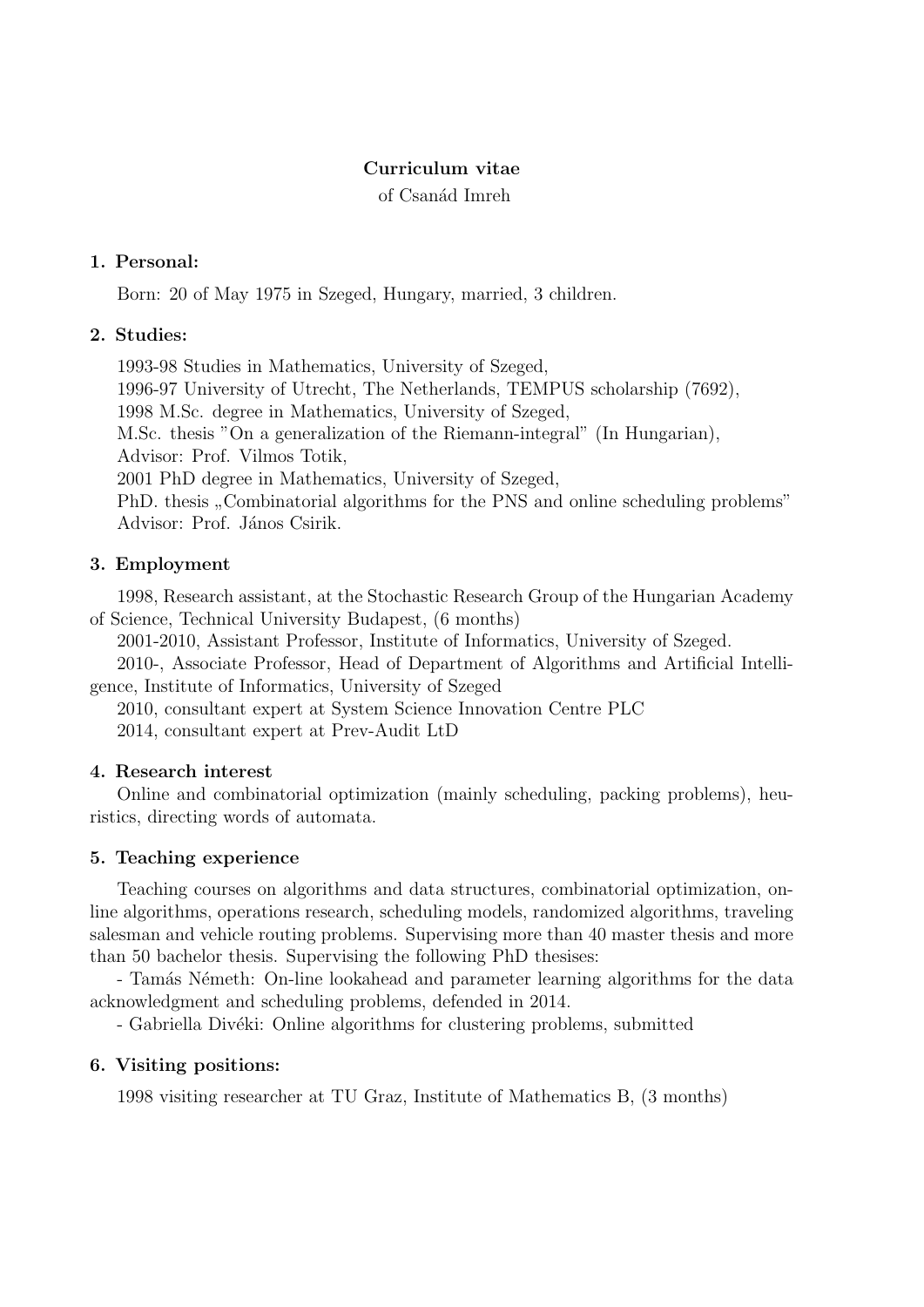1999 visiting researcher at TU Graz, Institute of Mathematics B. (3 months)

 $2001-2002$  postdoctoral fellowship at Max-Planck Institute Saarbrücken  $(1 \text{ year})$ 

2007 visiting researcher at Kyoto Sangyo University, (1 month)

2008 visiting researcher at Kyoto Sangyo University, (1 month)

2012 Humboldt scholarship for experienced researchers at Humboldt University Berlin (6 months)

## 7. Awards:

1999: 1. Prize and the special award of AMFK at the National Scientific Conference of Students (OTDK), 1999: Patai László Foundation,

1999: Pro Scientia Gold Medal,

2000: Kalmár László Award.

2002: Farkas Gyula Memorial Award

2002-2005: Békéssy György postdoctoral fellowship

2009-2012: Bolyai János research scholarship from the Hungarian Academy of Science

# 8. Participation in research projects

OTKA (Hungarian Research Council) T022983, Weighted polynom inequalities, 1997– 2000

FKFP 0008/1999, Process Network Synthesis (1999–2001)

OTKA T030074, Graph theoretical researches and applications (1999–2002)

OTKA T046405, Process Network Synthesis and Scheduling (2004–2007)

OTKA F048587, Online resource allocation problems (leader of the project) (2005–2008)

NKFP OM-00186, Online optimization of asset tracking and routing (2005–2007)

TAMOP-4.2.2/08/1/2008-0008, Sensornetwork-based data collection and information pro- ´ cessing (leader of the subproject online algorithms) 2009–2011.

TAMOP-4.2.1-08/1/A-2009-0008 Curriculum development for Computer Engineers, Com- ´ puter Program Designers and Computer Economists, (local coordinator) 2010–2011

 $TAMOP-4.2.2.A-11/1/KONV-2012-0073$ , Telemedicine-focused research activities on the field of Mathematics, Informatics and Medical sciences (coordinator of the topic online clustering) 2012–2015.

# 9. Further activities

- ERASMUS coordinator of the Institute of Informatics at University of Szeged 2005– 2009

- member of the executive board of the Hungarian Operations Research Society 2006– 2011

- member of the executive board of the Association of Pro Scientia Gold Medal Winners 2006–2008

- secretary of the Council of Doctoral School of Computer Science of University of Szeged 2007–2011